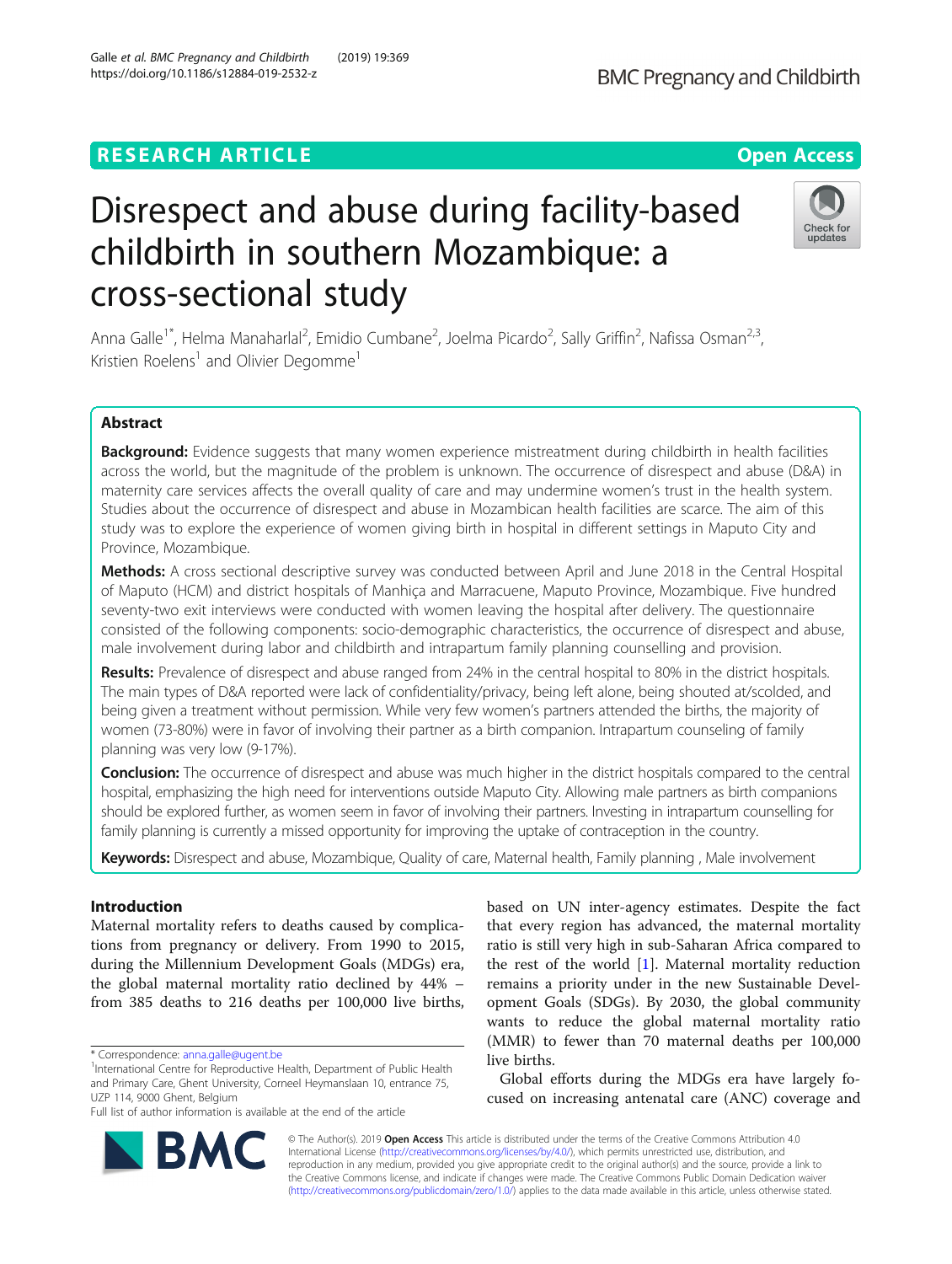facility-based childbirth as a key mechanism to reduce maternal mortality [\[2](#page-10-0)]. These efforts met with some success. There was much less emphasis on quality of care, although individual studies suggest that poor quality is limiting health gains [[3,](#page-10-0) [4\]](#page-11-0). Improving quality of care, along with women's experiences of care, has been highlighted as a key strategy to further reduce preventable maternal mortality and morbidity and achieve the healthrelated SDG targets by the World Health Organization (WHO) [\[5](#page-11-0)]. In 2016, WHO published new guidelines for improving quality of care for mothers and newborns in health facilities, which included an increased focus on respect and preservation of dignity. Experience of care is as important as clinical care provision in achieving the desired person-centred outcomes in the WHO framework for improving quality of care for pregnant women during childbirth [[5](#page-11-0)]. Recent evidence suggests that many women experience mistreatment and are abandoned during childbirth in health facilities across the world, but the magnitude of the problem is unknown  $[6–10]$  $[6–10]$  $[6–10]$  $[6–10]$  $[6–10]$ . An often cited framework for describing interpersonal aspects of care during labor and delivery are the seven domains of disrespect and abuse (D&A) defined in Bowser and Hill's landscape evidence review, published in 2010: physical abuse; non-consented care; non-confidential care; non-dignified care; discrimination; abandonment of care; and detention in facilities [[11\]](#page-11-0). Afterwards The White Ribbon Alliance spread the Respectful Maternity Care Charter: The Universal Rights of Childbearing Women, a statement grounded in the Universal Declaration of Human Rights [\[12](#page-11-0)].

The mistreatment of women during childbirth often occurs at the level of the interaction between women and healthcare providers but deficiencies in the health care system (e.g. lack of adequate personal and poor infrastructure) also contribute to its occurrence [[13](#page-11-0)–[15](#page-11-0)]. The occurrence of disrespect and abuse in maternity care services may undermine women's trust in the health system and deter them from seeking facility-based care for delivery [\[16](#page-11-0)]. Disrespect and abuse during childbirth is more and more being recognized as an indicator of poor quality of care and cited as a key barrier in achieving better maternal health outcomes [\[17\]](#page-11-0).

Mozambique, with a maternal mortality ratio of 489 maternal deaths per 100 000 livebirths in 2015 and only 54% of births attended by a skilled birth attendant, is one of the priority countries for improving maternal health [[18\]](#page-11-0). Several actions have been taken and progress is ongoing but slow. Recognising the importance of quality of care, since 2007 the MoH (Ministry of Health) of Mozambique has made humanization and patient friendly care during ANC and delivery one of its priorities [\[11](#page-11-0)]. Over time, the culture of promoting Respectful Maternity Care (RMC) has become more widespread in Mozambique

and the MoH has transformed a selection of maternity wards into centers of quality and humanized Maternal and Newborn Health (MNH) care provision under the "Iniciativa Maternidade Modelo" (Model Maternity Initiative). Respectful maternity care is one of the essential packages of the model and includes respect for beliefs, traditions, and culture; the right to information and privacy; choice of a companion; freedom of movement and position; skin-toskin contact and early breastfeeding; appropriate use of technology and effective lifesaving interventions; and prevention of violence and disrespectful care [\[11](#page-11-0)]. By 2017 the initiative was implemented in all hospitals (central, provincial and district) within the country and almost half of the health centres [unpublished report JHPiego & MoH]. However, no evaluation has been conducted so far from the perspective of users after introducing this model. Studies examining the prevalence of disrespect and abuse in maternity care in Mozambique are scarce, especially in comparison to other countries in the region like Tanzania, South-Africa and Kenya [\[12](#page-11-0), [15,](#page-11-0) [19,](#page-11-0) [20](#page-11-0)]. Recognizing that poor experiences for women might lead to less deliveries in the facilities and affect the quality of care by several pathways, this study aims to assess the experience of women giving birth in hospital in different settings in Maputo City and Province, Mozambique.

#### **Methods**

#### Data collection tool

A cross sectional descriptive survey was conducted between April and June 2018 in the Hospital Central de Maputo (HCM) and district hospitals of Manhiça and Marracuene in Maputo Province, Mozambique. HCM is a tertiary referral hospital with on average 20 deliveries a day. HCM is the only hospital in the country equipped to handle advanced operations, thereby serving as the last referral center for the entire country [[21\]](#page-11-0). Manhica and Marracuene district hospital are secondary level hospitals with on average 10 and 5 deliveries a day, respectively. Self-referral and direct access is very common in all three facilities [[22](#page-11-0)]. Exit-interviews were conducted with women leaving the hospital after delivery. The questionnaire consisted of the following components: socio-demographic characteristics, male involvement during labor and childbirth, intrapartum family planning (FP) services and experience of care. A normal delivery was defined as a vaginal delivery without the use of forceps, vacuum extraction or other medical interventions. A vaginal delivery involving a second degree tear or episiotomy was considered as a normal delivery. Experience of care was measured by using 23 verification criteria of disrespect and abuse, subdivided in the 7 categories, according to Bowser and Hill's landscape evidence review [\[6](#page-11-0), [7,](#page-11-0) [9](#page-11-0), [23](#page-11-0)]. The questionnaire was translated into Portuguese and can be found in attachment (see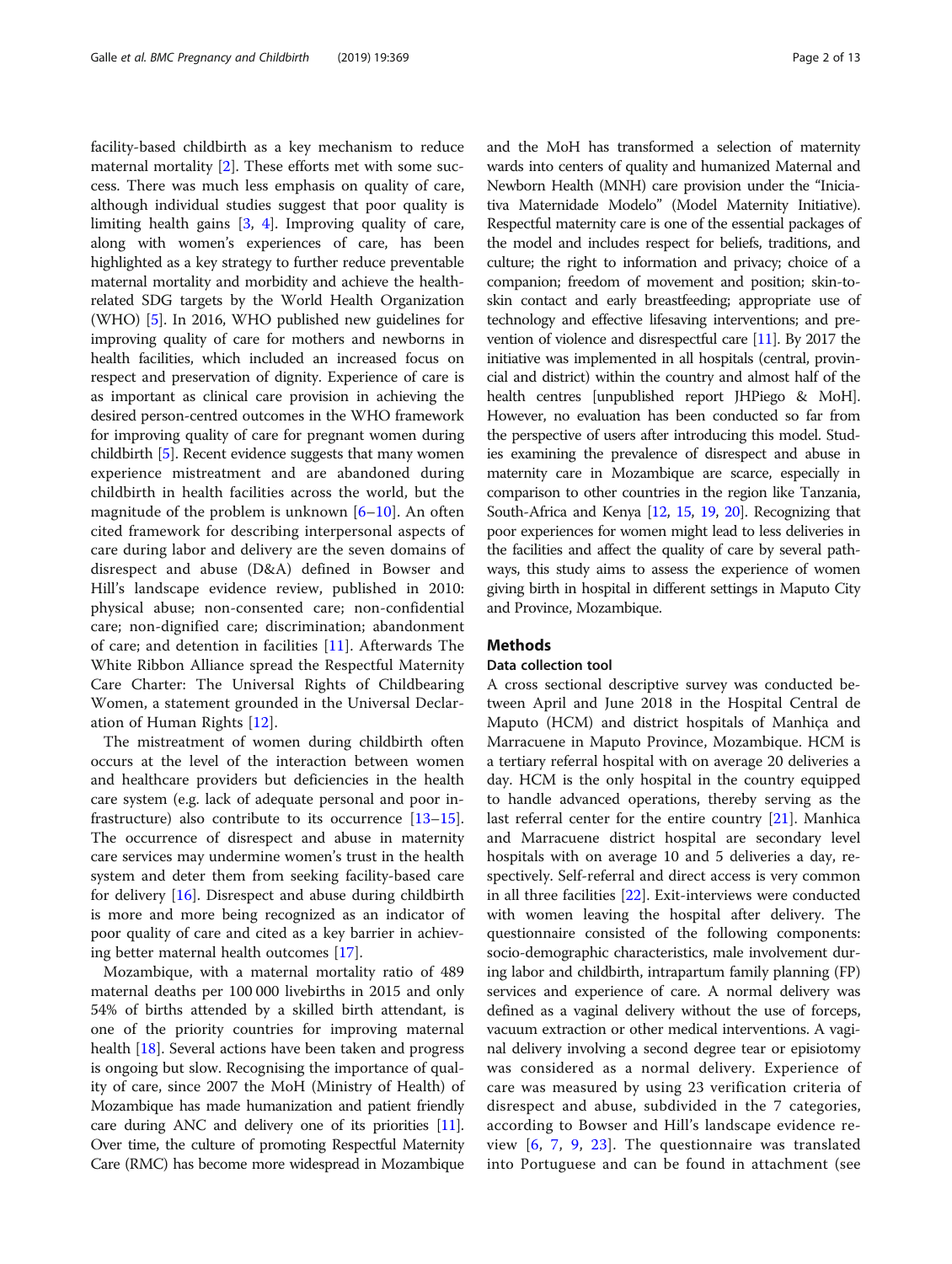Additional file [1\)](#page-10-0). Four female data collectors, not involved in the women's care, were recruited and received a 1 week training regarding the study procedures, data collection tool and ethical research principles before embarking on data collection. All data collectors were trained to translate the questions from Portuguese to the local dialect (Changana) for participants who did not speak Portuguese.

#### Sample size

We wanted to measure the prevalence of disrespect and abuse in hospitals presenting different characteristics – in this case district hospitals and a referral hospital. A single population proportion formula was used to estimate the sample size with assumptions of 5% precision, 95% confidence, and a 10% non-response rate. An assumption that 20% of the women would experience some form of disrespect or abuse was made, based on other studies [[24](#page-11-0), [25\]](#page-11-0). The final calculated sample size was 246 for each type of facility (district vs central hospital), which resulted in a total sample size of 592.

#### Data collection procedure

We conducted exit interviews with women staying at the maternity unit: all women aged 18–45 years who had delivered at the participating hospitals and who spoke Portuguese or Changana, were invited for an interview. Minors were not included because additional procedures would be required for ethical reasons (e.g. consent of parents, closer follow up).

Data collection continued until the required sample size was reached. Every morning the data collectors visited the post-partum maternity ward and contacted the head nurse to know which women were ready for discharge. These women were approached and invited to participate in the study. Women were invited after the morning round to avoid presence of health care providers. If they consented to participate the interview took place in a private room in the hospital. The questionnaire was set up in Open Data Kit software and tablet computers were used for data collection.

The questionnaire and recruitment procedure were thoroughly pilot-tested prior to data collection. After the pilot test small adaptations were made to the questions to improve comprehensibility.

#### Ethical issues

Ethical approval was obtained from the National Health Bioethics Committee of Mozambique, Health Bioethics Committee of Universidade Eduardo Mondlane (UEM), Hospital Central de Maputo (CIBS UEM&HCM/0008-17) and from the Bioethics Committee of Ghent University (EC/2018/1319). All data collectors were trained in data collection procedures and ethical conduct. During the study data collectors were supervised on a daily basis by the principal investigator (AG). Written informed consent was obtained separately for each study participant. All participants were given detailed information about the study and contact details for further information, concerns or questions after participation.

Prior to the start of the study a meeting was organized with the management team of the delivery ward and maternity ward in all study sites to discuss the objective of the study and data collection procedures. Afterwards the management team introduced the study and research team (principal investigator, supervisor and data collectors) to the head nurse of the maternity ward.

#### Data analysis

All data was analyzed using the statistical software package R. Simple descriptive analysis was done to explore sociodemographic characteristics of the population. Differences in socio-demographic characteristics by place of delivery (district versus central hospital) were examined using Pearson's Chi squared test. Disrespect and abuse (D&A) during childbirth were operationalized using the seven categories described in Bowser and Hill's landscape analysis [[6](#page-11-0)] (see Table [2\)](#page-6-0). In line with global consensus on describing and defining prevalence from the perspective and experience of the woman  $[4, 7]$  $[4, 7]$  $[4, 7]$  $[4, 7]$ , prevalence of each of D&A category was calculated using the exit interview data. Women who reported experiencing one or more sub-components of D&A were included in the overall prevalence measure.

While previous studies mostly focus on the outcome "experiencing at least one kind of abuse (yes or no)", we also took into account the number of forms of violence a woman experienced in our analysis. Most women experienced several forms of abuse, which would be masked by using a binary outcome variable for D&A. The sum score of experiencing D&A for each woman was calculated (varying from 0 to 7) and this variable was used as outcome variable in our negative binomial model. Independent variables for our model were chosen based on the hypotheses that women from certain subgroups (low educational level, single women, young women, women from rural areas) may be more likely to experience and/or report D&A. The reported intercept (often labeled the constant) is the negative binomial regression estimate when all variables in the model are evaluated at zero [\[26\]](#page-11-0).

#### Results

In total 932 women gave birth during the study period and 628 women were approached for an interview. The main reasons that some women were not invited to participate were their bad health condition or that they went home very soon after birth  $( $24 \text{ h}$ ). Of the 628$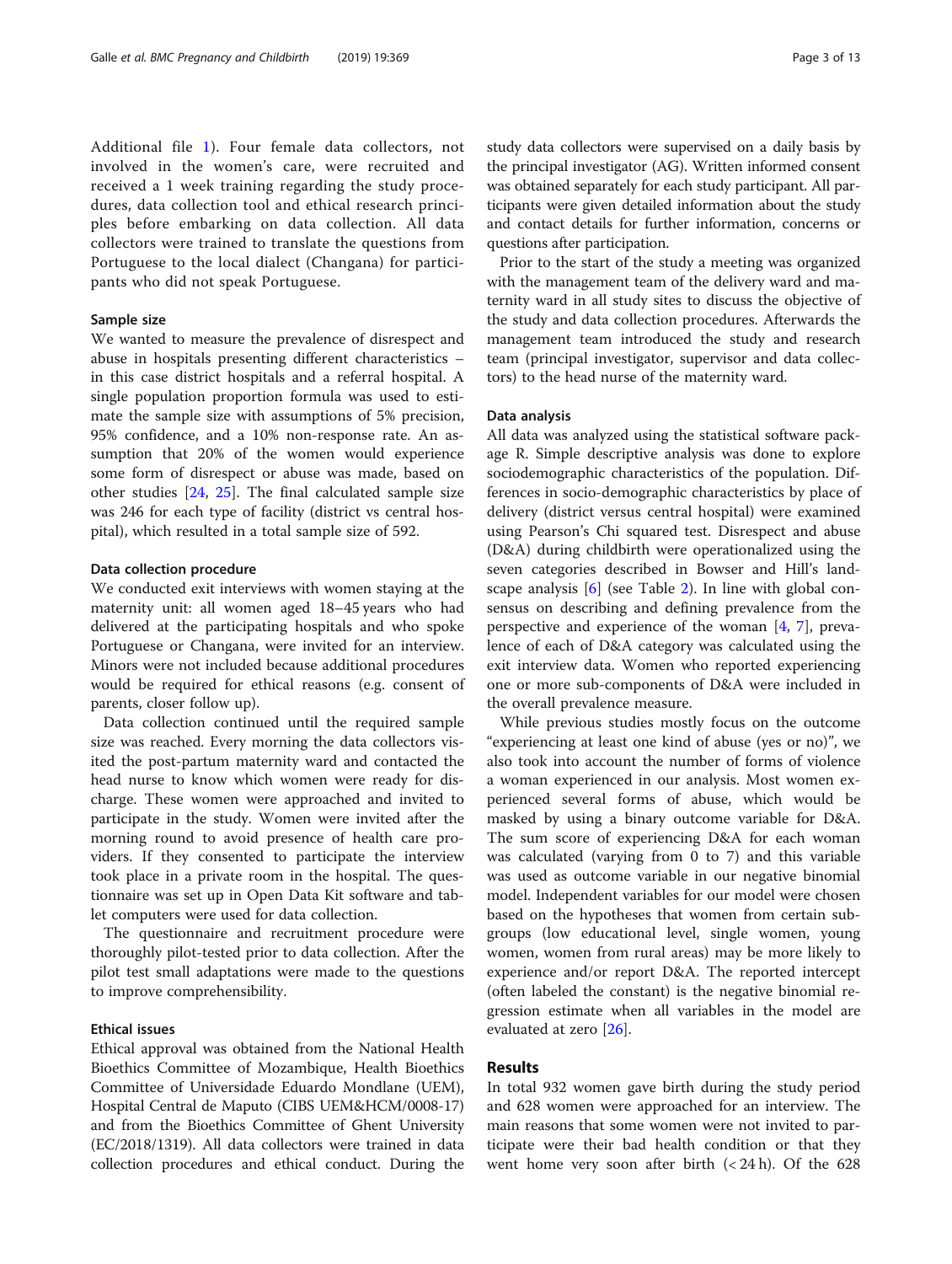women that were invited for the study, 572 participated. The main reason for not participating when invited was being < 18 years old ( $n = 36$ ); other main reasons were not interested or not feeling well. During data cleaning 52 data entries had to be removed because of poor quality and/or incompleteness, resulting in a final sample of 520 women (see Fig. 1). The final dataset did not contain missing data. Sociodemographic characteristics of the participants can be found in Table [1.](#page-4-0)

#### Sociodemographic characteristics

In total 145 women participated in the study from the Manhiça district hospital, 73 from Marracuene district hospital and 302 from the central hospital (=HCM). In the central hospital 28.48% of the women completed higher education and 10.60% finished secondary school. In the district hospitals 0.92% completed higher education and 1.38% secondary school. There was a significant difference between women who delivered in the district hospital compared to women who delivered in the central hospital regarding education, education of the partner, religion, age and type of delivery. Overall, women in the central hospital were higher educated, older and had more complicated pregnancies and caesarean sections (see Table [1](#page-4-0)).

#### Experience of care

Of the 302 women interviewed in HCM,  $23.51\%$  ( $n = 72$ ) reported at least one kind of abuse or disrespect during labor and/or delivery. In the district hospitals the percentage was significantly higher  $(X^2 = 159; d.f. = 1; p =$ 2e-36): 79.82% ( $n = 174$ ) of the women reported at least one form of disrespect or abuse. No significant difference was found in prevalence of disrespect and abuse between the two district hospitals ( $x^2 = 0.36$ ; d.f. = 1;  $p = 0.55$ ). Design effect was 0.1904, which is very low (rho = − 0.0054; deff = 0.1904). Between each district hospital and the central hospital the difference in prevalence of D&A was significant as we expected at

the start of the study: HCM/Manhica  $(x^2 = 83; d.f. = 1;$  $p = 6.6e-20$ ) and HCM/Marracuene ( $x^2 = 65$ ; d.f. = 1;  $p =$ 7.7e-16).

The provision of non-confidential care (=lack of confidentiality), non-consented care (=services without permission) and abandonment were the most common types of disrespectful care during facility-based childbirth in the district hospital, followed by non-dignified care (=disrespectful treatment) (see Fig. [2\)](#page-5-0). In the central hospital abandonment and non-dignified care were the most prevalent forms of D&A (see Fig. [2\)](#page-5-0). Prevalence of each type of disrespect and abuse can be found in Table [2](#page-6-0). Five women mentioned they gave birth alone because nobody came when they called for help (mentioned in category abandoned as "others"). Two women felt disrespected because they had to watch other women giving birth and two women felt disrespected because they had to clean up the bed after delivery (mentioned in category disrespectful treatment as "others").

### Experience of multiple forms of disrespect and abuse

The average number of forms of D&A each woman experienced was 1.70 in the district hospital and 0.31 in the central hospital. Women in the district hospitals experienced on average 1.4 more forms of D&A compared to the central hospital, the difference between the two types of site was significant ( $t = 20$ ,  $df = 300$ ,  $p$ -value <2e-16). While women in the central hospital experienced a maximum of 3 forms of D&A, women in the district hospitals experienced a maximum of 5 forms of D&A (see Fig.  $3$ ).

We explored which sociodemographic characteristics were associated with experiencing multiple forms of disrespect and abuse by building a binomial negative regression model for both the district hospital and central hospital. Taking into account the AICs (Akaike Information Criterion )[\[27](#page-11-0)], a model was selected with the number of forms of disrespect (varying from 0 to 7) as outcome variable and age, marital status, type of

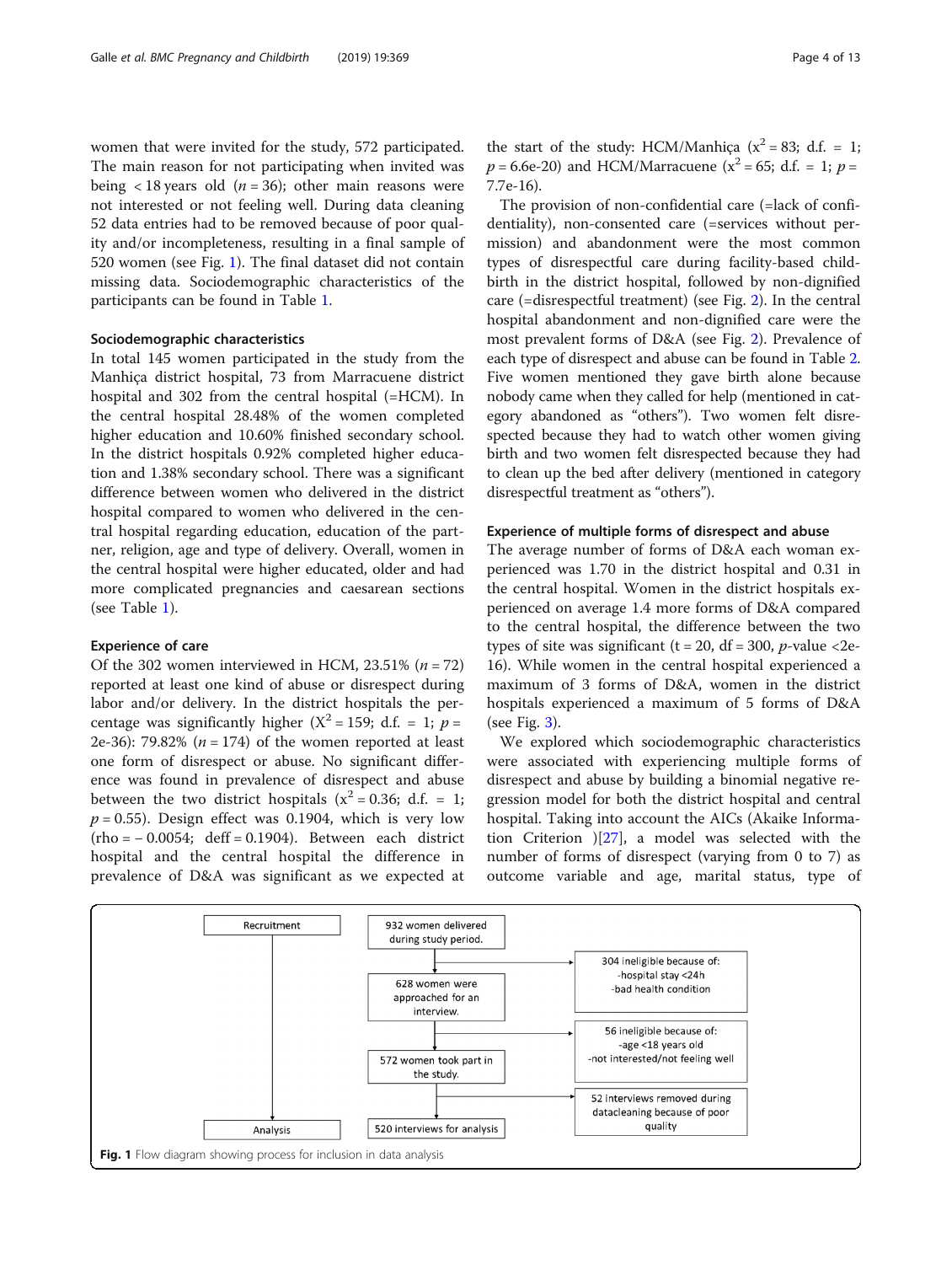#### <span id="page-4-0"></span>Table 1 Sociodemographic characteristics

| Site                             |                | District Hospitals ( $N = 218$ ) |              | Central Hospital ( $N = 302$ ) |                                           |
|----------------------------------|----------------|----------------------------------|--------------|--------------------------------|-------------------------------------------|
| Educational level woman**        | n.             | $\%$                             | $\Gamma$     | $\%$                           | $p = 4e-27$                               |
| No education                     | 40             | 18.35                            | 3            | 0.01                           | $(x^2 = 126, d.f. = 3)$                   |
| Primary school (at least 1 year) | 173            | 79.36                            | 181          | 59.93                          |                                           |
| Secondary school                 | 3              | 1.38                             | 32           | 10.60                          |                                           |
| Higher education                 | $\overline{2}$ | 0.92                             | 86           | 28.48                          |                                           |
| Marital Status                   | n              | $\%$                             | $\mathsf{n}$ | $\%$                           | $p = 0.38$                                |
| Single                           | 48             | 22.02                            | 61           | 20.20                          | $(x^2 = 0.77, d.f. = 2)$                  |
| In relationship                  | 167            | 76.61                            | 241          | 79.80                          |                                           |
| Divorced                         | 3              | 1.38                             | $\mathbb O$  | $\mathbf 0$                    |                                           |
| Educational level partner**      | n              | $\%$                             | $\Gamma$     | $\%$                           | $p = 2.8e-29$                             |
| No education                     | $\overline{7}$ | 3.21                             | $\mathbf{1}$ | $\overline{0}$                 | $(x^2 = 140, d.f. = 4)$                   |
| Primary school (at least 1 year) | 135            | 61.93                            | 132          | 16.23                          |                                           |
| Secondary school                 | 3              | 1.38                             | 28           | 9.60                           |                                           |
| Higher education                 | 11             | 5.05                             | 126          | 41.39                          |                                           |
| Don't know                       | 62             | 28.44                            | 15           | 4.97                           |                                           |
| Religion**                       | n              | $\%$                             | $\Gamma$     | $\%$                           | $p = 4.5e-15$<br>( $x^2 = 80$ , d.f. = 6) |
| Catholic                         | 25             | 11.47                            | 74           | 24.50                          |                                           |
| Islam                            | 6              | 2.75                             | 31           | 10.26                          |                                           |
| Zione                            | 58             | 26.61                            | 17           | 5.63                           |                                           |
| Protestant                       | 91             | 41.74                            | 131          | 43.38                          |                                           |
| Independent Christian church     | 33             | 15.14                            | 27           | 8.94                           |                                           |
| No religion                      | 3              | 1.38                             | $\circ$      | $\circ$                        |                                           |
| Others                           | $\overline{2}$ | 0.92                             | 22           | 7.29                           |                                           |
| Age**                            | n              | $\%$                             | n            | $\%$                           | $p = 0.00045$<br>( $x^2 = 18$ , d.f. = 3) |
| $18 - 21$                        | 66             | 30.28                            | 46           | 15.23                          |                                           |
| $> 21 - 25$                      | 48             | 22.02                            | 71           | 23.51                          |                                           |
| $> 25 - 35$                      | 80             | 36.70                            | 148          | 49.01                          |                                           |
| > 35                             | 24             | 11.01                            | 37           | 12.25                          |                                           |
| Type of delivery**               | n              | $\%$                             | $\Gamma$     | $\%$                           | $p = 7e-10$                               |
| Normal                           | 194            | 88.99                            | 195          | 64.57                          | $(x^2 = 42, d.f. = 2)$                    |
| With complications               | 16             | 7.34                             | 49           | 19.21                          |                                           |
| Caesarean section                | 8              | 3.67                             | 58           | 16.23                          |                                           |

Levels of significance with the chi-square test:.  $= p < 0.1$ ;  $* = p < 0.05$ ;  $** = p < 0.01$ 

delivery, educational level and parity as predictors. Religion and educational level of the husband were also included as covariates but eliminated during model selection as these sociodemographic characteristics were not significant and reduced validity of the model. Table [3](#page-7-0) shows the descriptive statistics of the explanatory variables (=predictors).

In the district hospital having a caesarean section decreased the number of disrespect with 1.26 (see Table [4](#page-8-0)). In the central hospital (see Table [5\)](#page-8-0) having a delivery with complications increased the number of D&A with 0.65. Also having completed primary education increased the number of D&A with 0.80. Also age was a significant predictor, younger women experienced significantly more D& A. Every year older decreased the number of D&A with 0.05 (see Table [5](#page-8-0)).

#### Role of the partner

One man was present during labor and delivery in Marracuene district hospital, and no men were present in Manhiça. In HCM no men were present, this is officially not permitted in this hospital.

Women were asked if they would like to have their husband as their companion during labor and/or delivery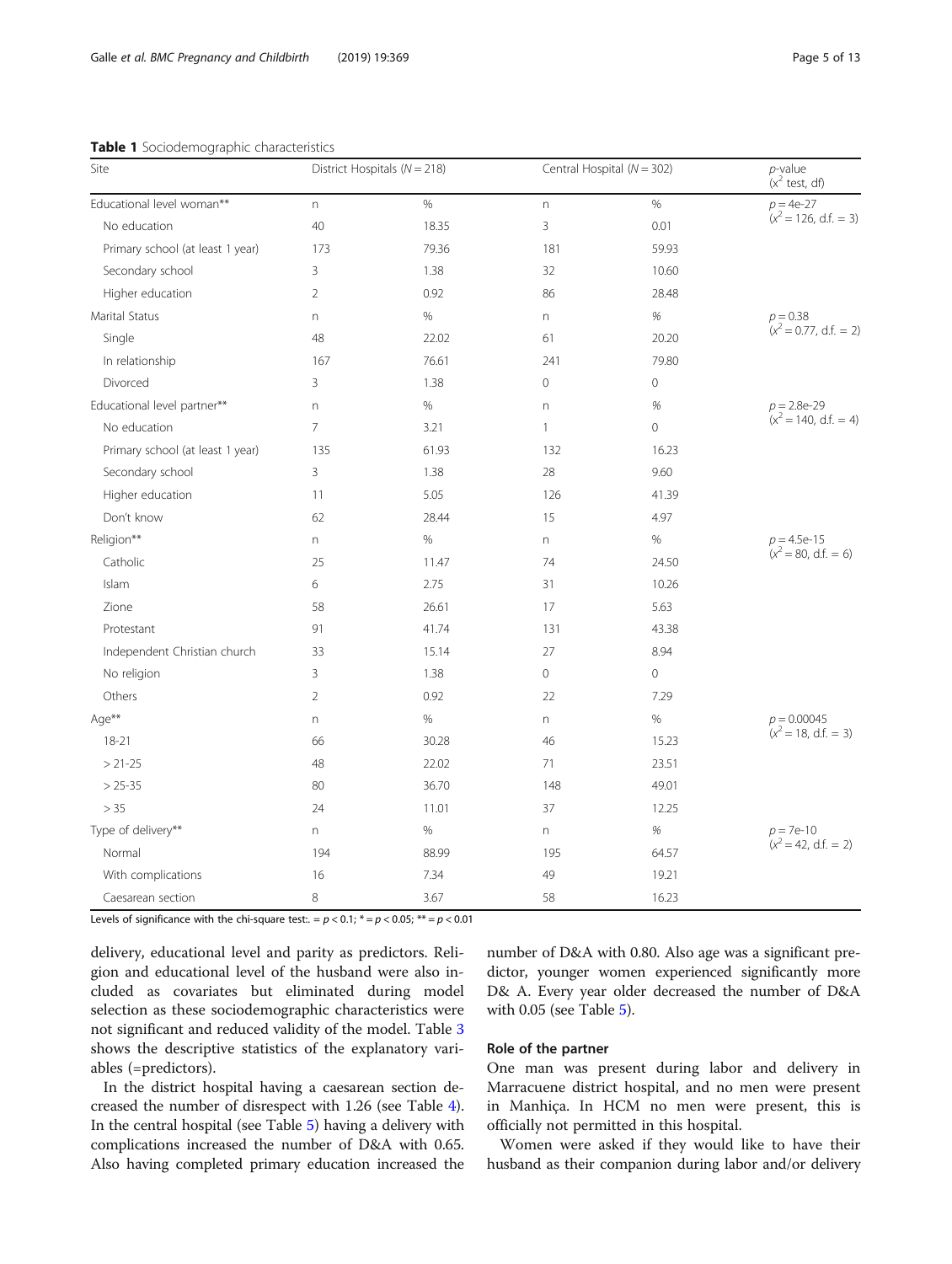<span id="page-5-0"></span>

(if allowed). The results showed that 79.47% ( $n = 240$ ) of the women in HCM would like their husband to be present and 62.84% ( $n = 137$ ) of the women in the district hospitals. The women were also asked if they thought their husbands would be willing to be their companion, 72.85% ( $n = 220$ ) of the women in HCM and 41.74% ( $n =$ 91) of the women in the district hospitals believed their husbands would like to accompany them.

#### Family planning in the immediate postpartum

Family planning was discussed by the provider with 8.94% ( $n = 27$ ) of the women during their stay in HCM and with 15.60%  $(n = 34)$  of the women in the district hospitals. Of the women in HCM 0.99%  $(n = 3)$  received a contraceptive method. In the district hospitals 1.83%  $(n = 4)$  of the women received a contraceptive method. Which methods were discussed and provided can be found in Table [6](#page-9-0).

#### **Discussion**

The prevalence of disrespect and abuse in our study was similar to the prevalence in other countries in the region: 23.51% in the central hospital and 79.82% in the district hospitals. Studies from Ethiopia, Kenya and Tanzania report D&A prevalence rates between 20 and 70% [[9](#page-11-0), [12](#page-11-0), [17](#page-11-0), [20](#page-11-0)]. However, it may be problematic to focus only on overall prevalence of D&A as an outcome, as this covers a wide range of forms of D&A that are very different in nature (e.g. injections without permission versus slapping and beating). In this study we found that more severe forms of abuse such as detention in the facility (for failure of paying) and physical violence (such as slapping) are almost non-existent in the study sites in Mozambique, while studies conducted in other countries often report much higher figures. For example, a systematic review of D&A in Ethiopia estimated a prevalence of 13% for physical abuse and 3.2% for detention in the facility [\[28\]](#page-11-0). The implementation of the "Iniciativa Maternidade Modelo" might have contributed to this positive result in Maputo City and Maputo Province and further efforts should focus on reducing abandonment (when the patient is being left alone) and disrespectful treatment (being shouted/scolded at), which continue to be prevalent.

The occurrence of D&A in maternity care services is often considered as a marker for quality of care: it might affect quality of care in both terms of discouraging women to deliver in facilities but also directly through inadequate monitoring during childbirth (eg. infrequent fetal monitoring during labour and delivery, or absence of a skilled provider for resuscitation of the newborn or to intervene in case of bleeding of the mother) [[14\]](#page-11-0). Several participants in our study reported they delivered alone in the health facility, which imposes a serious risk on both mother and child. This might also indicate that the number of women delivering without a skilled birth attendant is probably under reported in the region. Mozambique is struggling with a weak health system, characterized by poor health infrastructure, shortage of providers and insufficient supervision [\[29\]](#page-11-0). Certain forms of D&A (abandonment and lack of privacy) we found to be common might be triggered or worsened by resource scarcity within the health system. The inadequate health system resources (lack of separate rooms, insufficient skilled providers) are probably a major contributing factor to certain forms of D&A and prevention should be oriented at this level.

Stigmatization and emotional abuse of women by providers (discrimination of primigravidas due to being unexperienced, slanderous remarks, lack of privacy regarding age) are also a prevalent problem in maternity care in Mozambique, according to our results. Discrimination and stigmatization of certain subgroups in health care settings have been studied mostly in high income countries. The problem has much less been studied in low income countries and has had a strong focus on minority groups and HIV stigmatization [\[30](#page-11-0), [31\]](#page-11-0). The role of medical education (e.g. training to shape the attitudes of providers) in prevention of discrimination in health care settings may be well recognized, especially in highincome countries, but it is inadequately explored in the context of D&A [\[10,](#page-11-0) [32\]](#page-11-0). On a global level, countries with strong colonial roots often have a health system culture where providers morally instruct and educate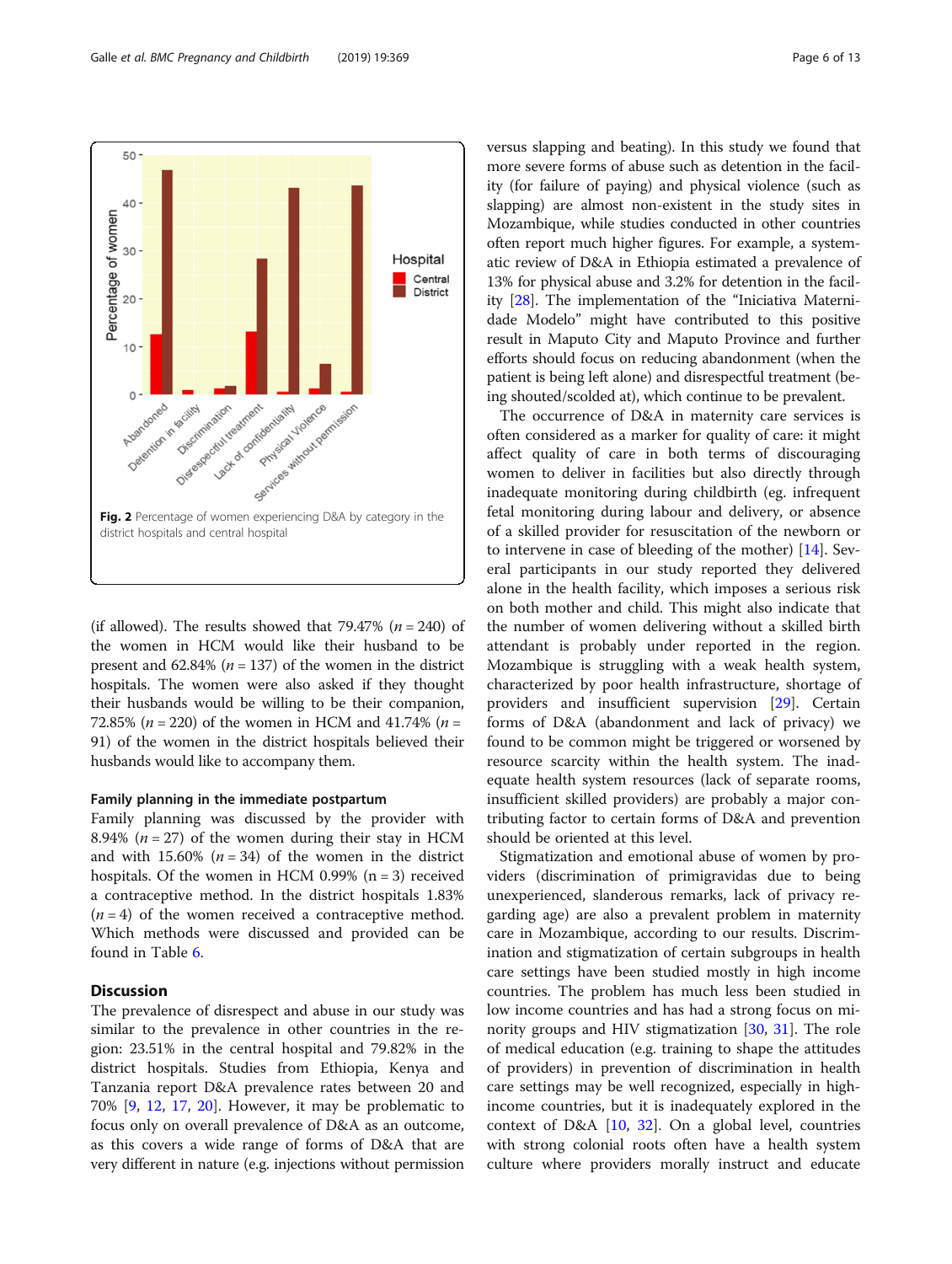# <span id="page-6-0"></span>Table 2 Prevalence different forms of D&A

| Site                                  | District Hospital   |       | Central Hospital          |         |
|---------------------------------------|---------------------|-------|---------------------------|---------|
|                                       | $\mathsf{n}$        | $\%$  | $\boldsymbol{\mathsf{n}}$ | $\%$    |
| Services without permission           |                     |       |                           |         |
| Caesarean section                     | $\mathbf{1}$        | 0.46  | $\mathbf{1}$              | 0.3     |
| Episiotomy                            | 1                   | 0.46  | 0                         | 0.0     |
| Stitching                             | 14                  | 6.42  | $\mathbf{0}$              | 0.0     |
| Blood transfusion                     | $\mathbf 0$         | 0.00  | 0                         | 0.0     |
| Sterilization                         | 0                   | 0.00  | $\mathbf 0$               | 0.0     |
| Injection                             | 82                  | 37.61 | $\mathbf 0$               | 0.0     |
| Shaving                               | $\mathbf 0$         | 0.00  | 0                         | 0.0     |
| Others                                | 1                   | 0.46  | $\mathbf{1}$              | 0.3     |
| No                                    | 123                 | 56.42 | 300                       | 99.3    |
| Lack of confidentiality               |                     |       |                           |         |
| Disease (HIV)                         | $\mathbf{1}$        | 0.46  | $\mathbf 0$               | 0.0     |
| Age                                   | 3                   | 1.38  | 0                         | 0.0     |
| Medical history                       | $\mathbf 0$         | 0.00  | $\mathbf 0$               | 0.0     |
| Absence or position of the father     | 0                   | 0.00  | $\mathbf 0$               | 0.0     |
| During labour and delivery            | 89                  | 40.83 | 1                         | 0.3     |
| Others                                | $\mathbf{1}$        | 0.46  | $\mathbf{1}$              | 0.3     |
| No                                    | 124                 | 56.88 | 300                       | 99.3    |
| Disrespectful treatment               |                     |       |                           |         |
| Threatened with C-section             | 5                   | 2.29  | $\overline{7}$            | 2.3     |
| Scolded, shouted at                   | 57                  | 26.15 | 30                        | 9.9     |
| Slanderous remarks                    | 6                   | 2.75  | 2                         | 0.7     |
| Blamed or intimidated                 | 3                   | 1.38  | $\mathbf{1}$              | 0.3     |
| Others                                | $\mathbf{1}$        | 0.46  | $\overline{7}$            | 0.3     |
| No                                    | 156                 | 71.56 | 262                       | 86.8    |
| Physical Violence                     |                     |       |                           |         |
| Beaten, slapped or pinched            | $\mathsf{O}\xspace$ | 0.00  | $\mathbf 0$               | 0.0     |
| Tied down or restrained               | $\mathsf{O}\xspace$ | 0.00  | $\mathbf 0$               | 0.0     |
| Episiotomy sutured without anesthesia | 14                  | 6.42  | $\overline{2}$            | 0.7     |
| Sexually abused by health worker      | $\mathbf 0$         | 0.00  | $\mathbf 0$               | 0.0     |
| Others                                | $\mathsf{O}\xspace$ | 0.00  | $\overline{2}$            | 0.7     |
| <b>No</b>                             | 204                 | 93.58 | 298                       | 98.7    |
| Discrimination                        |                     |       |                           |         |
| Ethnicity                             | $\mathsf{O}\xspace$ | 0.00  | $\mathbf 0$               | $0.0\,$ |
| Young and unexperienced               | 3                   | 1.38  | $\mathbf 0$               | 0.0     |
| Single motherhood status              | $\mathsf{O}\xspace$ | 0.00  | $\mathbf 0$               | 0.0     |
| HIV sero-positive status              | $\mathbf{1}$        | 0.46  | $\mathbf 0$               | $0.0\,$ |
| Low socio-economic status             | $\mathbf 0$         | 0.00  | $\overline{2}$            | 0.7     |
| Others                                | $\mathsf{O}\xspace$ | 0.00  | $\overline{2}$            | 0.7     |
| No                                    | 214                 | 98.17 | 298                       | 98.7    |
| Detention in facility                 |                     |       |                           |         |
| Unpaid bills mother                   | $\mathsf{O}\xspace$ | 0.00  | $\mathbf{1}$              | 0.3     |
| Unpaid bills baby                     | $\mathsf{O}\xspace$ | 0.00  | $\mathbf 0$               | 0.0     |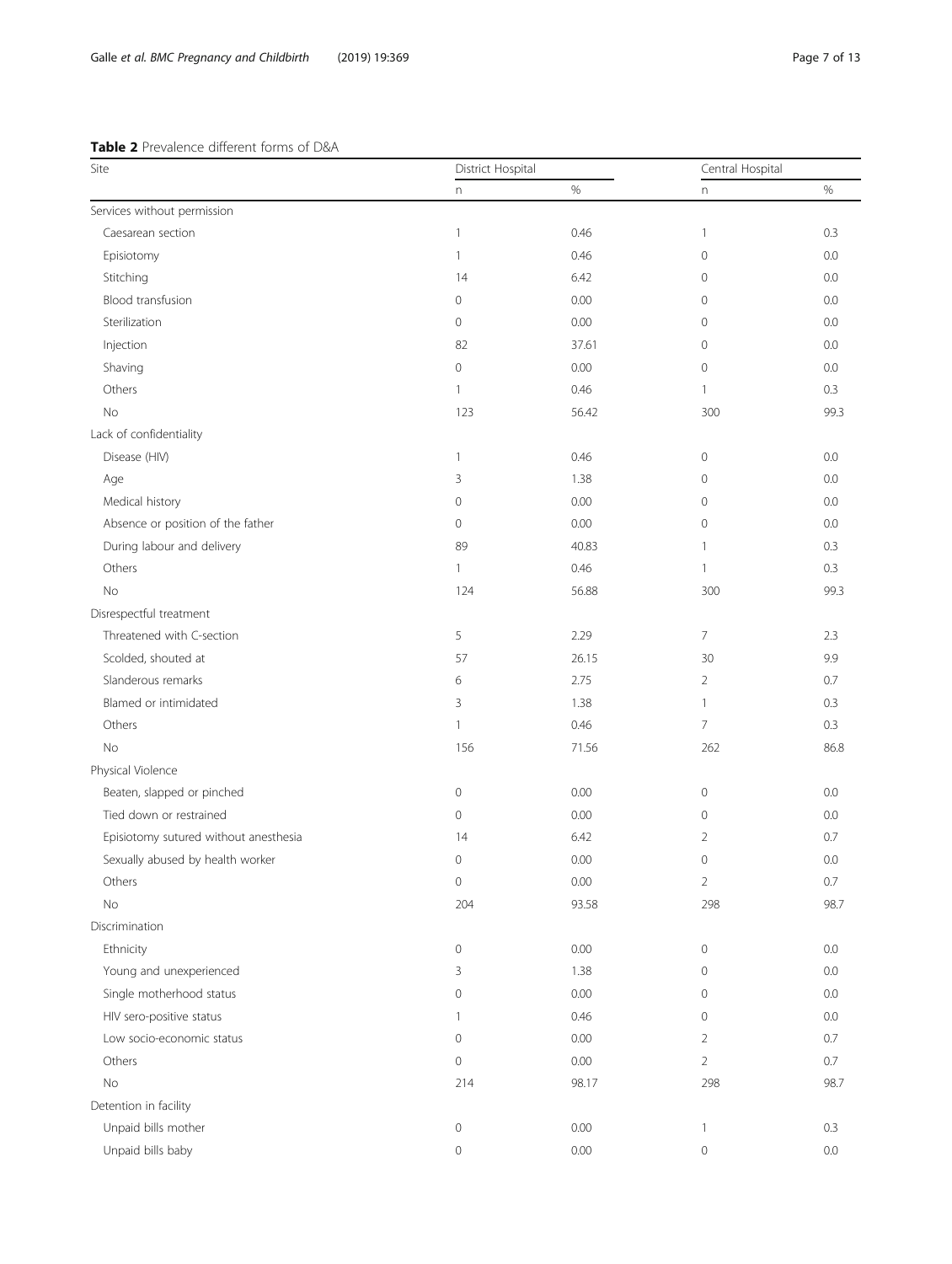| Site                                                  | District Hospital |        | Central Hospital |      |
|-------------------------------------------------------|-------------------|--------|------------------|------|
|                                                       | n                 | %      | n                | %    |
| Others                                                | 0                 | 0.00   | 2                | 0.7  |
| No                                                    | 218               | 100.00 | 299              | 99.0 |
| Abandoned                                             |                   |        |                  |      |
| Left alone unattended too often                       | 76                | 34.86  | 22               | 7.3  |
| Denied birth companion                                | 17                | 7.80   |                  | 0.3  |
| Birth attendant didn't intervene in urgent situations | 0                 | 0.00   |                  | 0.3  |
| Neglected because staff was exhausted                 | 31                | 14.22  | 5                | 1.7  |
| Others                                                | 5                 | 2.29   | 11               | 3.6  |
| No.                                                   | 116               | 53.21  | 264              | 87.4 |

#### <span id="page-7-0"></span>Table 2 Prevalence different forms of D&A (Continued)

their patients [[14](#page-11-0)], which might contribute to the occurrence of D&A in Mozambique. This is in line with research that suggest that nurses' and midwives' inferiority in medical hierarchy and lack of power within their own professional and organizational structures might contribute to their need to dominate and control even more disempowered patients [[13](#page-11-0), [33\]](#page-11-0). When designing interventions to prevent D&A, a participatory approach with providers will be needed to explore the roots of their abusive behaviors towards women and identify ways to overcome them.

The overall prevalence of D&A in the district hospitals was much higher compared to the central hospital

(79.8% vs 23.5%). Furthermore, we could demonstrate that women in the district hospitals more often experience a combination of different forms of disrespect and abuse compared to the central hospital. In our study the lower D&A prevalence in the central hospital compared to the district hospitals might be related to the fact that providers work under better circumstances in the central hospital. The central hospital is a teaching hospital with more supervision and control mechanisms than the district hospitals (e.g. extensive maternal death audits and



|  |  |  |  |  |  | <b>Table 3</b> Descriptive statistics explanatory variables (predictors) |
|--|--|--|--|--|--|--------------------------------------------------------------------------|
|--|--|--|--|--|--|--------------------------------------------------------------------------|

|                             | Number of forms of violence |      |                  |           |  |
|-----------------------------|-----------------------------|------|------------------|-----------|--|
|                             | District Hospitals          |      | Central Hospital |           |  |
|                             | Mean                        | SD   | Mean             | <b>SD</b> |  |
| <b>Educational level</b>    |                             |      |                  |           |  |
| Primary level               | 1.72                        | 1.25 | 0.22             | 0.50      |  |
| Secondary or more           | 1.17                        | 0.98 | 0.44             | 0.74      |  |
| Number or pregnancies       |                             |      |                  |           |  |
| Primigravida                | 2.02                        | 1.38 | 0.41             | 0.70      |  |
| Multigravida                | 1.61                        | 1.20 | 0.27             | 0.57      |  |
| Type of delivery            |                             |      |                  |           |  |
| Normal delivery             | 1.76                        | 1.22 | 0.27             | 0.61      |  |
| Delivery with complications | 1.62                        | 1.45 | 0.47             | 0.68      |  |
| Cesarean section            | 0.50                        | 0.76 | 0.31             | 0.57      |  |
| Civil state                 |                             |      |                  |           |  |
| Single                      | 1.7                         | 1.13 | 0.31             | 0.62      |  |
| In relationship             | 1.69                        | 1.28 | 0.30             | 0.61      |  |
| Age                         |                             |      |                  |           |  |
| $\epsilon$ =21 years        | 1.71                        | 1.33 | 0.48             | 0.78      |  |
| $>$ 21 and = < 25 years     | 1.88                        | 1.25 | 0.34             | 0.63      |  |
| $>$ 25 and = < 35 years     | 1.57                        | 1.17 | 0.26             | 0.56      |  |
| $>$ 35 years                | 1.75                        | 1.29 | 0.22             | 0.53      |  |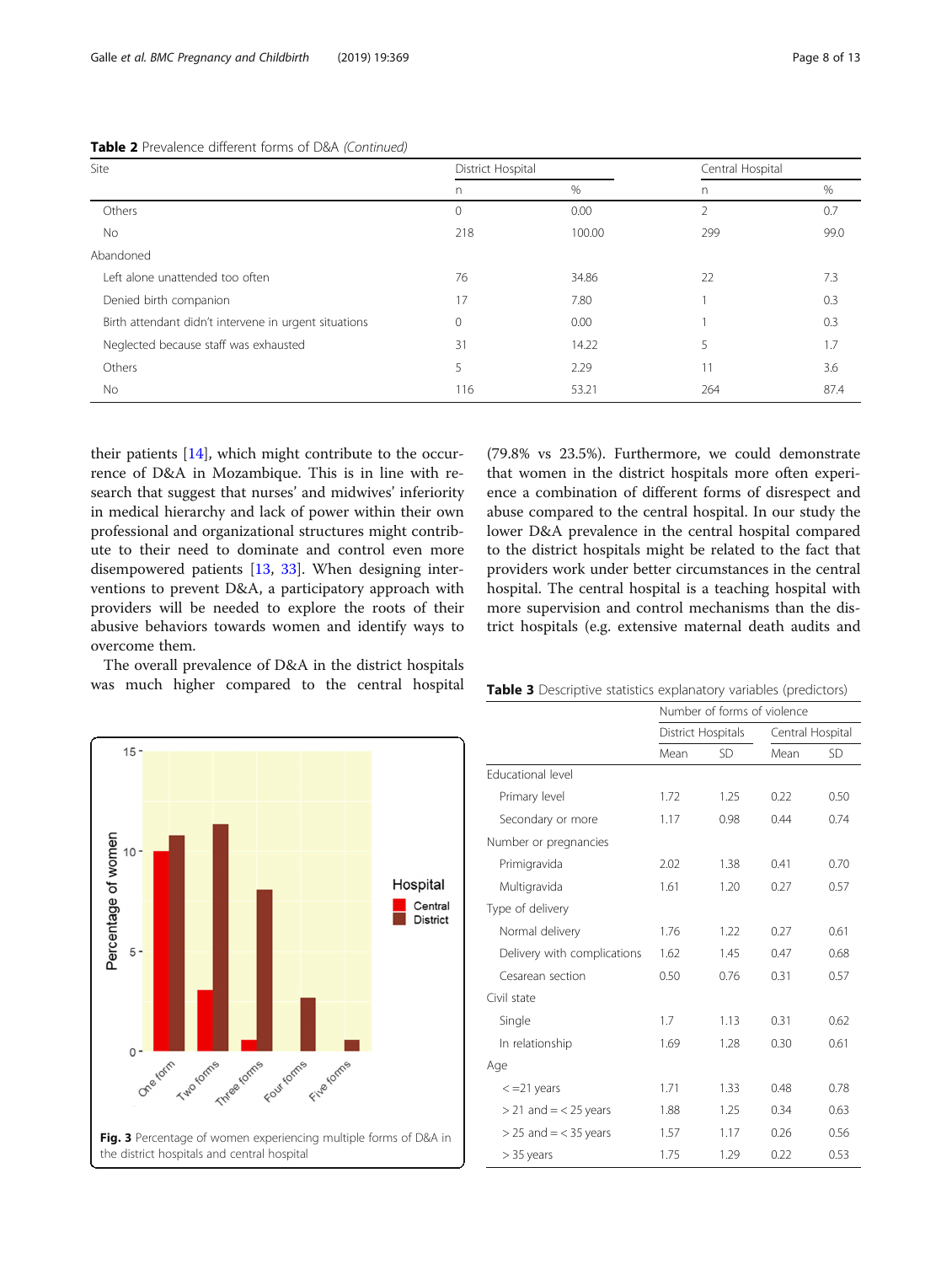|                                    | Estimate | Std. Error | z-value | р            |
|------------------------------------|----------|------------|---------|--------------|
| Effect:                            |          |            |         |              |
| Intercept                          | 0.55     | 0.15       | 3.58    | $0.00034$ ** |
| Number of pregnancies              | $-0.01$  | 0.03       | $-0.23$ | 0.82         |
| Having a C-section                 | $-1.26$  | 0.50       | $-2.51$ | $0.01*$      |
| Having delivery with complications | $-0.06$  | 0.20       | $-0.31$ | 0.76         |
| Having completed primary school    | 0.42     | 0.38       | $-1.09$ | 0.27         |
| Being Single                       | 0.01     | 0.13       | 0.12    | 0.91         |
| Age                                | 0.00     | 0.01       | 0.31    | 0.76         |

<span id="page-8-0"></span>Table 4 Binomial negative regression model D&A in District hospitals

Levels of significance:. =  $p < 0.1$ ;  $* = p < 0.05$ ;  $** = p < 0.01$ 

academic meetings), and in general the maternity care system in Maputo City is better resourced than the rest of the country [\[34\]](#page-11-0).

There is no consensus in the literature on the role sociodemographic and institutional factors play in the actual prevalence or reporting of D&A [[9,](#page-11-0) [13](#page-11-0), [19,](#page-11-0) [35](#page-11-0)]. Moreover, the influence of these factors might be very context specific [[10\]](#page-11-0). This was confirmed in our study: sociodemographic factors played a different role in the central hospital compared to the district hospitals. In our study women with a secondary degree experience and/or report more forms of D&A [\[12\]](#page-11-0). This relationship might be related to the fact that these women expect higher standards of care and more easily recognize abusive behavior [[12](#page-11-0), [36\]](#page-11-0). Echoing the results of other studies, women in our study who had a delivery with complications reported more D&A [[37](#page-11-0)]. Age was a protective factor against D&A in the central hospital. Several qualitative studies report that especially young and unexperienced women experience D&A due to power dynamics and low status [\[38,](#page-11-0) [39](#page-11-0)]. But they might also less easily recognize and report unacceptable behavior of providers, which might explain the contradicting findings in the literature. Nevertheless, more qualitative data from both women and providers will be needed to explore contributing factors regarding D&A in the Mozambican health system and specific context.

Labor companionship is a key component of providing respectful maternity care and has been included as one of the WHO standards for improving the quality of maternal and newborn care in health facilities [\[40](#page-11-0)]. Despite the benefits of a companion of choice throughout labor, implementation of this approach is not universal [[41](#page-11-0)]. In Mozambique all maternities are officially obliged to allow birth companions since the introduction of the Model Maternity Initiative in 2017. However, in practice there are different rules depending on the provider (e.g. only women are allowed, no traditional birth attendants, only during the day, not able to switch) [experience in the field]. In most facilities in Mozambique it is strictly forbidden to allow male partners as birth companions during labor and delivery. This rule is partly linked with an overall lack of privacy on maternity wards (e.g. women deliver in beds next to each other in one room), which is perceived as more problematic when men are allowed to be present. However, as public facilities are improving more maternities now have separate rooms, and also in very small facilities privacy can often be guaranteed due to low numbers of births. Recognizing that the Respectful Maternity Care Charter and MoH policy state that women have the right to choose their own birth companion it is then contradictory to only allow female birth companions [\[42](#page-11-0)]. Also the World Health Organization recommends in their intrapartum guidelines that a parturient woman should be

| Table 5 Binomial negative regression model D&A in central hospital |  |
|--------------------------------------------------------------------|--|
|--------------------------------------------------------------------|--|

|                                    | Estimate | Std. Error | z-value | р           |
|------------------------------------|----------|------------|---------|-------------|
| Effect:                            |          |            |         |             |
| Intercept                          | $-0.12$  | 0.60       | $-0.19$ | 0.85        |
| Number of pregnancies              | $-0.03$  | 0.12       | $-0.26$ | 0.80        |
| Having a C-section                 | 0.23     | 0.30       | 0.77    | 0.44        |
| Having delivery with complications | 0.65     | 0.28       | 2.34    | $0.02*$     |
| Having completed primary school    | 0.80     | 0.23       | 3.41    | $0.00064**$ |
| Being Single                       | $-0.32$  | 0.29       | $-1.10$ | 0.27        |
| Age                                | $-0.05$  | 0.30       | $-1.09$ | $0.04*$     |

Levels of significance:. =  $p < 0.1$ ;  $* = p < 0.05$ ;  $** = p < 0.01$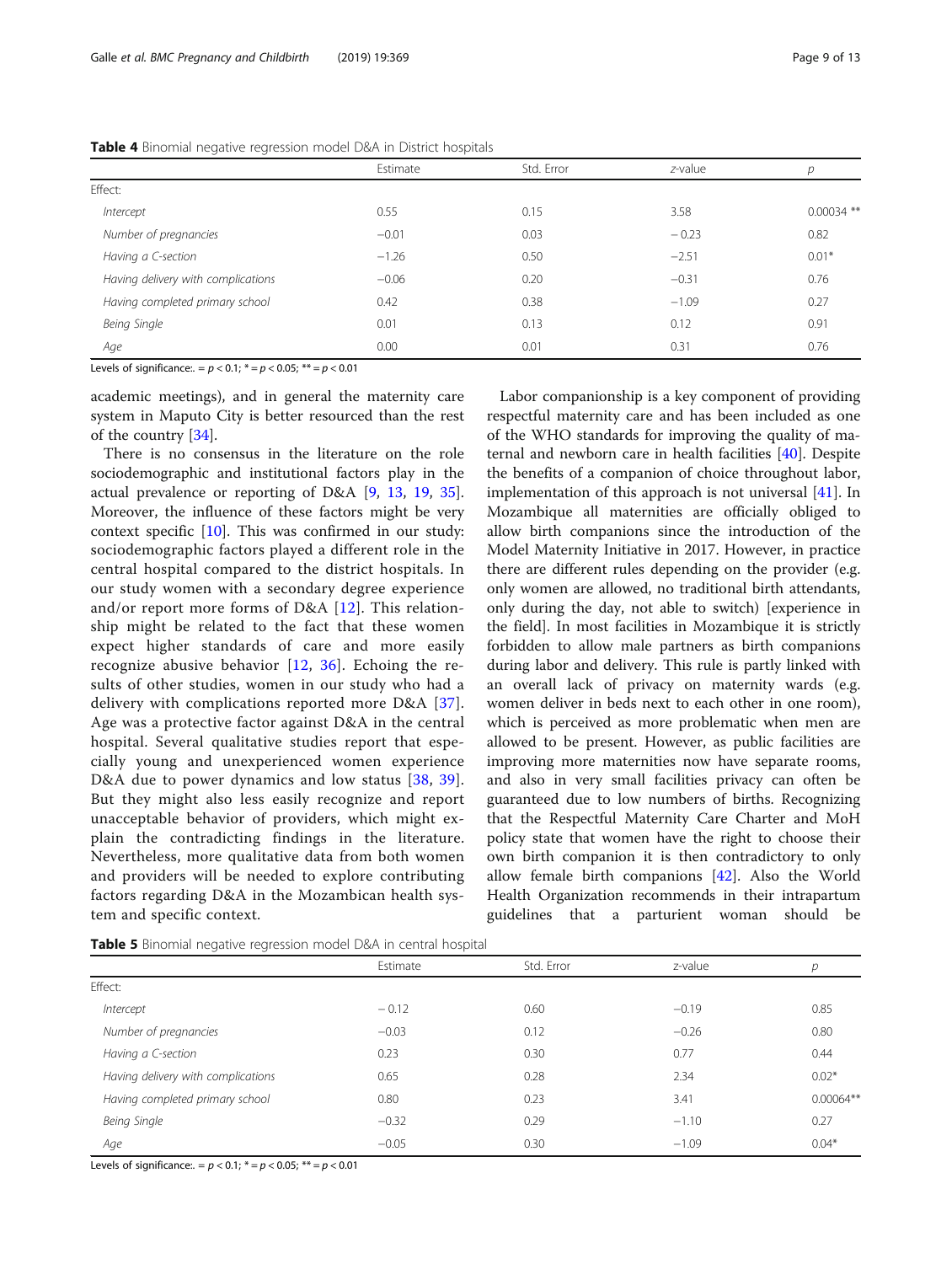<span id="page-9-0"></span>Table 6 Family planning methods

| Site                        | District Hospitals |       | Central Hospital |             |
|-----------------------------|--------------------|-------|------------------|-------------|
|                             | n.                 | $\%$  | n                | $\%$        |
| Methods discussed           |                    |       |                  |             |
| Female condom               | 14                 | 6.42  | 19               | 6.29        |
| Male condom                 | 12                 | 5.50  | 18               | 5.96        |
| Lactation amenorrhea Method | $\Omega$           | 0.00  | 1                | 0.33        |
| Oral contraceptives         | 29                 | 13.30 | 13               | 4.30        |
| Injectable contraceptives   | 24                 | 11.01 | 11               | 3.64        |
| <b>IUD</b>                  | 16                 | 7.34  | 18               | 5.96        |
| Implant                     | 26                 | 11.93 | 24               | 7.95        |
| Sterilisation               | $\Omega$           | 0.00  | 7                | 2.32        |
| Others                      | 1                  | 0.46  | $\mathfrak{D}$   | 0.66        |
| Methods received            |                    |       |                  |             |
| Female condom               | 1                  | 0.46  | $\Omega$         | $\Omega$    |
| Male condom                 | 1                  | 0.46  | 0                | 0           |
| Breastfeeding               | $\Omega$           | 0.00  | 0                | $\Omega$    |
| Oral contraceptives         | $\Omega$           | 0.00  | 1                | 0.33        |
| Injectable contraceptives   | $\Omega$           | 0.00  | 0                | $\Omega$    |
| <b>IUD</b>                  | $\Omega$           | 0.00  | 0                | $\Omega$    |
| Implant                     | 1                  | 0.46  | 0                | $\mathbf 0$ |
| Sterilisation               | 1                  | 0.46  | $\mathfrak{D}$   | 0.66        |

encouraged to have a supportive companion she trusts and can feel at ease with in labor and birth [[5,](#page-11-0) [43\]](#page-11-0).

Our study found that a majority of women were in favor of involving their male partner as birth companion and many also believe their partners would be in favor. The desire of women to involve their male partner should be taken into consideration by maternities and might be a motive to reconsider current restrictions, where privacy can be guaranteed. Another argument for allowing men on maternity wards is that research suggests that disrespectful care would be less frequent if partners were present [[44](#page-11-0)–[46](#page-12-0)]. Birth companions in general are a protective factor against D&A [[13,](#page-11-0) [19](#page-11-0)], and there is some evidence that bringing in the male partner might further protect the women against experiencing D&A. A study from Tanzania showed that male partners of women who experience abuse during labor or delivery find it easier to request better care or lodge a complaint than the women themselves [[46](#page-12-0)]. Qualitative studies on experiences of men who have attended the births of their children in Malawi also showed that with a supportive environment and positive attitude of the midwives, it is possible to involve male partners during childbirth and for this to be a positive experience for both men and women [[47,](#page-12-0) [48](#page-12-0)]. Further research is needed to explore the feasibility of allowing men in the

delivery room in Mozambique and to examine potential strategies that create the ideal conditions for men to be present during labor and birth as the birth companion. It would also be interesting to examine whether involving men in maternity care might have an impact on the prevalence of disrespect and abuse during childbirth.

Offering modern contraception services as part of care provided during childbirth increases postpartum contraceptive use and is likely to reduce both unintended pregnancies and pregnancies that are too closely spaced [\[49](#page-12-0)]. It is recommended by the WHO standards for improving the quality of maternal and newborn care in health facilities [\[40](#page-11-0)] but very often neglected in studies examining quality of childbirth care [[50\]](#page-12-0). Our study showed that both in the district hospitals and the central hospital the number of women receiving counselling about family planning was very low (17 and 9% respectively). For women with limited access to health care in facilities, delivery at a facility affords a unique opportunity to address their fertility intentions and need for contraception: it does not require a return visit that may be prohibitively expensive or inconvenient. Previous studies have shown that in the year following childbirth, many women want to postpone or avoid further births, but do not use a contraceptive method [\[51](#page-12-0)]. Offering family planning counselling before women leave the hospital might be an important and unique opportunity to protect women from an unplanned pregnancy, as only a minority of women (40-44%) return to the health facility for a postnatal care visit in Mozambique [\[18,](#page-11-0) [52\]](#page-12-0). Evidence has shown that discussing family planning before discharge from the maternity ward is an effective intervention to increase the uptake of family planning methods postpartum [[53](#page-12-0)–[56\]](#page-12-0). Mozambique has a comprehensive strategy to reduce the unmet need for family planning including guidelines for integrating family planning counselling and provision of contraceptives across the health service including during the intrapartum period [\[57](#page-12-0)–[60](#page-12-0)]. However, increased attention is required to translate this policy into practice in order to improve uptake of family planning services in the post-partum period.

#### Limitations

Currently there is a lack of standardized definitions, instruments, and study methods to quantify D&A in childbirth facilities, which affects the generalizability and comparability of results [\[7](#page-11-0)]. A validated instrument, taking into account the severity of each form of abuse, is needed if we want to continue to compare overall prevalence of D&A across different countries and/or regions. Furthermore some reported forms of D&A might not actually constitute mistreatment: for example, giving an injection without permission or stitching a first degree tear without anesthesia might be justified under certain medical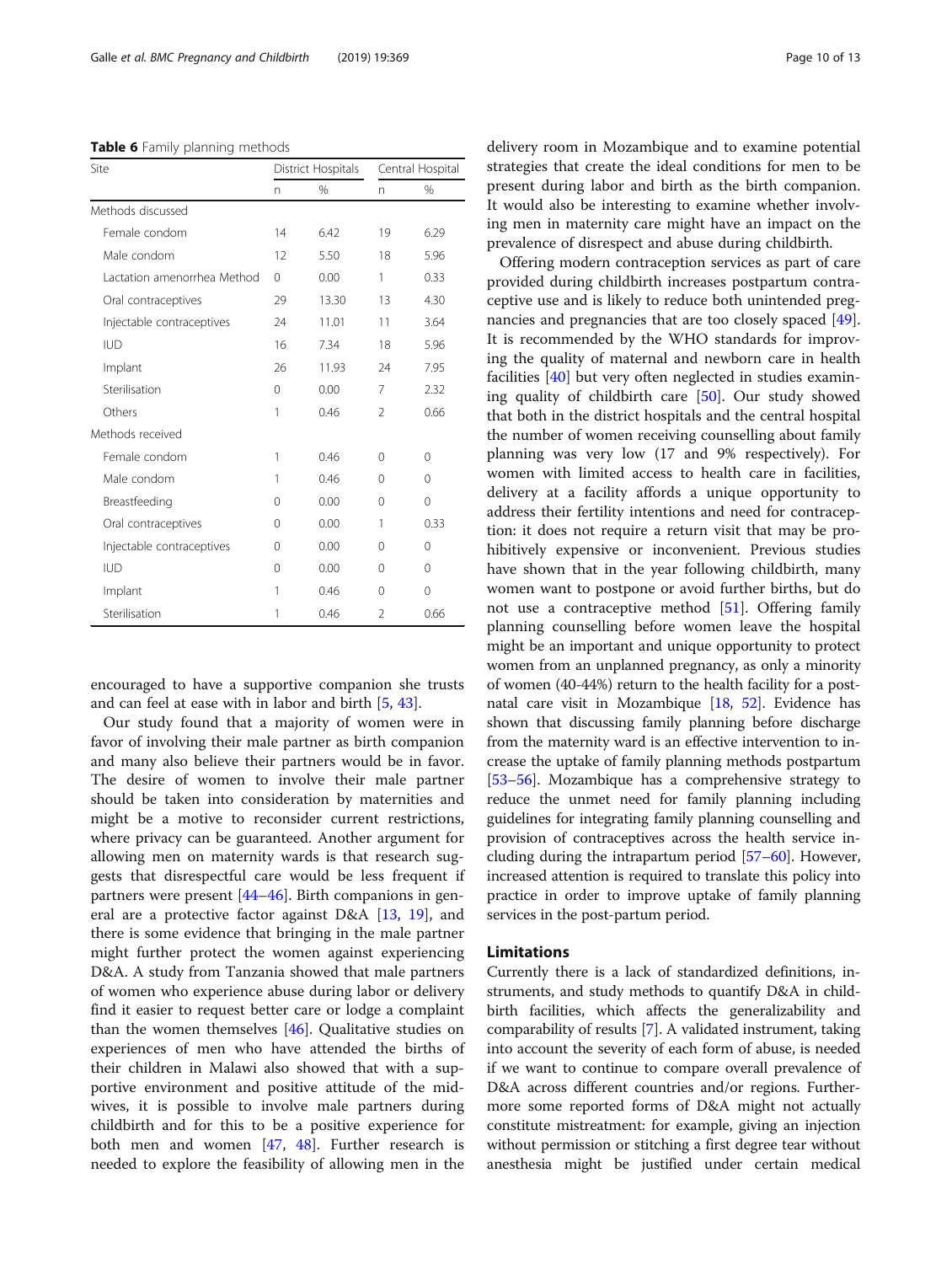<span id="page-10-0"></span>conditions. A recent qualitative evidence synthesis also showed that RMC is a broader concept than merely the absence of mistreatment, although the two are intertwined [[61\]](#page-12-0). While qualitative studies show that provider's and women's views on respectful maternity care are widely consistent globally, further research is needed to assess the validity and responsiveness of quantitative indicators to measure RMC [[61](#page-12-0)].

Previous studies have shown that the factors that contribute to D&A in maternity care services and potential prevention measures are very context specific, which was confirmed in our study. We acknowledge that our study results cannot be generalized to other settings and further studies in different contexts in Mozambique are needed. Nevertheless we were able to show that D&A is a prominent problem in the country despite some significant quality improvement programs in maternity care over the last years.

We did not include minors, which is a limitation of our study. Data suggest that D&A and especially discrimination happen more often with adolescents, and our study found that increased age was protective against D&A. A follow-up study focusing on the occurrence of D&A in this specific group is recommended. In addition, our study was conducted inside the health institution, where social desirability bias can underestimate the occurrence of D&A. A community-based study might give women more freedom to express their feelings and report their experiences without fear, and eliminate this social desirability bias [\[62](#page-12-0)].

#### Conclusions

The overall prevalence of disrespect and abuse in our study was similar to the prevalence in other countries in the region but the more severe forms of abuse such as detention in the facility (for failure of paying) and physical violence (such as slapping) are almost nonexistent. Occurrence of disrespect and abuse was much higher in the district hospitals. The majority of women were in favor of involving their male partner as birth companion and further research is needed to explore the feasibility of allowing men in the delivery room. Both in the district hospitals and the central hospital the number of women receiving counselling about family planning was very low. Investing in intrapartum counselling for family planning is currently a missed opportunity for improving the uptake of contraception in the country.

#### Supplementary information

Supplementary information accompanies this paper at [https://doi.org/10.](https://doi.org/10.1186/s12884-019-2532-z) [1186/s12884-019-2532-z](https://doi.org/10.1186/s12884-019-2532-z).

Additional file 1. Questionnaire.

#### Abbreviations

ANC: Antenatal Care; D&A: Disrespect and Abuse; FP: Family Planning; HCM: Hospital Central de Maputo; MCHIP: Maternal and Child Health Integrated Program; MDGs: Millennium Development Goals; MMR: Maternal Mortality Ratio; MNH: Maternal and Newborn Health; MoH: Ministry of Health; RMC: Respectful Maternity Care; SDGs: Sustainable Development Goals; UEM: Universidade Eduardo Mondlane; WHO: World Health Organization

#### Acknowledgements

We would like to thank all the women who were willing to be interviewed for their valuable contribution. Thank you to the data collectors for interviewing these women. We want to thank the facility directors and health providers for their assistance. We also would like to thank the colleagues of the International Centre for Reproductive Health Mozambique and Belgium for their advice and encouragement.

#### Authors' contributions

AG developed the study protocol, collected data and drafted the manuscript. HM, EC and JP assisted in developing the data collection instruments and data collection. OD, KR, SG and NO assisted in data analysis and interpretation of the results. All authors revised the manuscript critically and read and approved the final manuscript.

#### Funding

This study was funded by a VLADOC PhD scholarship from the Flemish Inter-University Council (VLIR-UOS Belgium) and additional funding from the Global Minds programme. The content of this manuscript is solely the responsibility of the authors and does not necessarily represent the official views of VLIR-UOS. The funding organization has no role in the design of the study, data collection, analysis, interpretation of data, and in writing the manuscript.

#### Availability of data and materials

The datasets used and/or analyzed during the current study are available from the corresponding author upon reasonable request.

#### Ethics approval and consent to participate

Ethical approval for the study was obtained by both the National Health Bioethics Committee of Mozambique and Bioethics Committee of Ghent University. All participants gave their written consent.

#### Consent for publication

Not applicable

#### Competing interests

The authors declare that they have no competing interests.

#### Author details

<sup>1</sup>International Centre for Reproductive Health, Department of Public Health and Primary Care, Ghent University, Corneel Heymanslaan 10, entrance 75, UZP 114, 9000 Ghent, Belgium. <sup>2</sup>International Centre for Reproductive Health – Mozambique, Rua das Flores no 34, Impasse 1085, /87 Maputo, Mozambique. <sup>3</sup>Faculty of Medicine, Department of Obstetrics/Gynecology Eduardo Mondlane University, Av. Salvador Allende, 57 Maputo, Mozambique.

#### Received: 31 May 2019 Accepted: 24 September 2019 Published online: 22 October 2019

#### References

- 1. Say L, Chou D, Gemmill A, Tunçalp Ö, Moller A-B, Daniels J, et al. Global causes of maternal death: a WHO systematic analysis. Lancet Glob Heal. 2014;2:e323–33. [https://doi.org/10.1016/S2214-109X\(14\)70227-X](https://doi.org/10.1016/S2214-109X(14)70227-X).
- 2. Lunze K, Higgins-Steele A, Simen-Kapeu A, Vesel L, Kim J, Dickson K. Innovative approaches for improving maternal and newborn health--a landscape analysis. BMC Pregnancy Childbirth. 2015;15:337. [https://doi.org/](https://doi.org/10.1186/s12884-015-0784-9) [10.1186/s12884-015-0784-9](https://doi.org/10.1186/s12884-015-0784-9).
- 3. Souza JP, Gülmezoglu AM, Vogel J, Carroli G, Lumbiganon P, Qureshi Z, et al. Moving beyond essential interventions for reduction of maternal mortality (the WHO Multicountry Survey on Maternal and Newborn Health):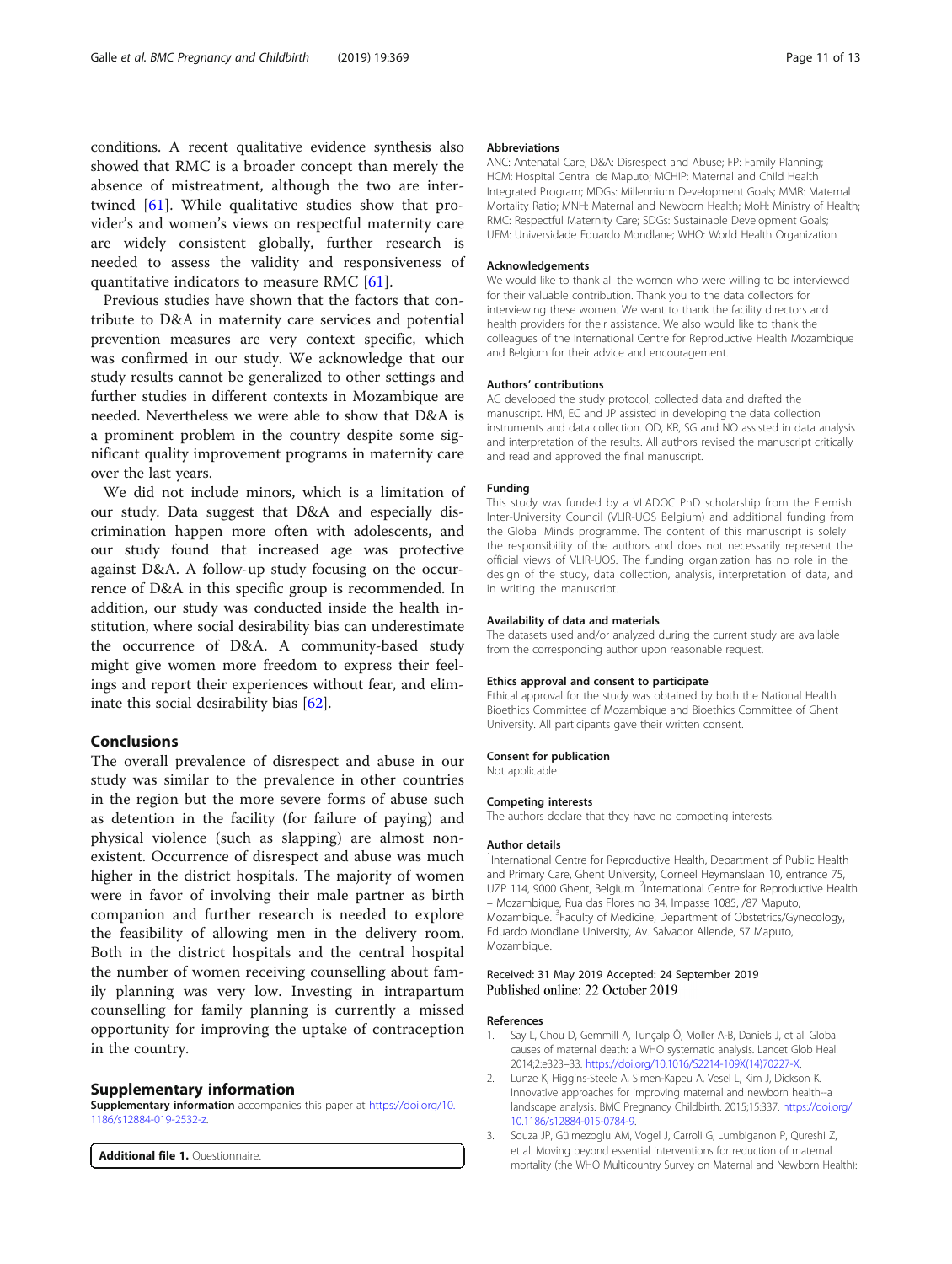<span id="page-11-0"></span>a cross-sectional study. Lancet (London, England). 2013;381:1747–55. [https://doi.org/10.1016/S0140-6736\(13\)60686-8.](https://doi.org/10.1016/S0140-6736(13)60686-8)

- 4. Akachi Y, Tarp F, Kelley E, Addison T, Kruk ME. Measuring quality-of-care in the context of sustainable development goal 3: a call for papers. Bull World Health Organ. 2016;94:160–160A. [https://doi.org/10.2471/BLT.16.170605.](https://doi.org/10.2471/BLT.16.170605)
- 5. WHO| WHO recommendations: intrapartum care for a positive childbirth experience. WHO. 2018. [http://www.who.int/reproductivehealth/](http://www.who.int/reproductivehealth/publications/intrapartum-care-guidelines/en/) [publications/intrapartum-care-guidelines/en/](http://www.who.int/reproductivehealth/publications/intrapartum-care-guidelines/en/). Accessed 15 June 2018.
- 6. Bowser D, Hill K. Exploring evidence for disrespect and abuse in facilitybased childbirth. Report of a landscape analysis. Bethesda, MD: USAID-TRAction Project, University Research Corporation, LLC, and Harvard School of Public Health; 2010.
- 7. Sando D, Abuya T, Asefa A, Banks KP, Freedman LP, Kujawski S, et al. Methods used in prevalence studies of disrespect and abuse during facility based childbirth: lessons learned. Reprod Health. 2017;14:127. [https://doi.](https://doi.org/10.1186/s12978-017-0389-z) [org/10.1186/s12978-017-0389-z.](https://doi.org/10.1186/s12978-017-0389-z)
- 8. The prevention and elimination of disrespect and abuse during facilitybased childbirth. [http://apps.who.int/iris/bitstream/10665/134588/1/WHO\\_](http://apps.who.int/iris/bitstream/10665/134588/1/WHO_RHR_14.23_eng.pdf?ua=1&ua=1) [RHR\\_14.23\\_eng.pdf?ua=1&ua=1.](http://apps.who.int/iris/bitstream/10665/134588/1/WHO_RHR_14.23_eng.pdf?ua=1&ua=1) Accessed 25 Jan 2018.
- 9. Okafor II, Ugwu EO, Obi SN. Disrespect and abuse during facility-based childbirth in a low-income country. Int J Gynecol Obstet. 2015;128:110–3. <https://doi.org/10.1016/j.ijgo.2014.08.015>.
- 10. Rosen HE, Lynam PF, Carr C, Reis V, Ricca J, Bazant ES, et al. Direct observation of respectful maternity care in five countries: a cross-sectional study of health facilities in east and southern Africa. BMC Pregnancy Childbirth. 2015;15:306. [https://doi.org/10.1186/s12884-015-0728-4.](https://doi.org/10.1186/s12884-015-0728-4)
- 11. Promoting Respectful Maternity Care in Mozambique 1. [http://www.mchip.](http://www.mchip.net/sites/default/files/Promoting_RMC_in_Mozambique.pdf) [net/sites/default/files/Promoting\\_RMC\\_in\\_Mozambique.pdf](http://www.mchip.net/sites/default/files/Promoting_RMC_in_Mozambique.pdf). Accessed 11 Oct 2017.
- 12. Kruk ME, Kujawski S, Mbaruku G, Ramsey K, Moyo W, Freedman LP. Disrespectful and abusive treatment during facility delivery in Tanzania: a facility and community survey. Health Policy Plan. 2018;33:e26–33. <https://doi.org/10.1093/heapol/czu079>.
- 13. Sheferaw ED, Bazant E, Gibson H, Fenta HB, Ayalew F, Belay TB, et al. Respectful maternity care in Ethiopian public health facilities. Reprod Health. 2017;14:60. <https://doi.org/10.1186/s12978-017-0323-4>.
- 14. Miller S, Lalonde A. The global epidemic of abuse and disrespect during childbirth: history, evidence, interventions, and FIGO's mother−baby friendly birthing facilities initiative. Int J Gynecol Obstet. 2015;131:S49– 52. [https://doi.org/10.1016/J.IJGO.2015.02.005.](https://doi.org/10.1016/J.IJGO.2015.02.005)
- 15. Bohren MA, Vogel JP, Hunter EC, Lutsiv O, Makh SK, Souza JP, et al. The mistreatment of women during childbirth in health facilities globally: a mixed-methods systematic review. PLoS Med. 2015;12: e1001847. [https://doi.org/10.1371/journal.pmed.1001847.](https://doi.org/10.1371/journal.pmed.1001847)
- 16. Ratcliffe HL, Sando D, Lyatuu GW, Emil F, Mwanyika-Sando M, Chalamilla G, et al. Mitigating disrespect and abuse during childbirth in Tanzania: an exploratory study of the effects of two facility-based interventions in a large public hospital. Reprod Health. 2016;13:79. [https://doi.org/10.1186/s12978-](https://doi.org/10.1186/s12978-016-0187-z) [016-0187-z.](https://doi.org/10.1186/s12978-016-0187-z)
- 17. Sando D, Ratcliffe H, McDonald K, Spiegelman D, Lyatuu G, Mwanyika-Sando M, et al. The prevalence of disrespect and abuse during facility-based childbirth in urban Tanzania. BMC Pregnancy Childbirth. 2016;16:236. <https://doi.org/10.1186/s12884-016-1019-4>.
- 18. MISAU, INE. Inquérito de Indicadores de Imunização, Malária e HIV/SIDA em Moçambique (IMASIDA) 2015: Relatório de Indicadores Básicos. Maputo. 2016.
- 19. Abuya T, Warren CE, Miller N, Njuki R, Ndwiga C, Maranga A, et al. Exploring the prevalence of disrespect and abuse during childbirth in Kenya. PLoS One. 2015;10:e0123606. <https://doi.org/10.1371/journal.pone.0123606>.
- 20. Asefa A, Bekele D. Status of respectful and non-abusive care during facilitybased childbirth in a hospital and health centers in Addis Ababa, Ethiopia. Reprod Health. 2015;12:33. [https://doi.org/10.1186/s12978-015-0024-9.](https://doi.org/10.1186/s12978-015-0024-9)
- 21. Snyder E, Amado V, Jacobe M, Sacks GD, Bruzoni M, Mapasse D, et al. General surgical services at an urban teaching hospital in Mozambique. J Surg Res. 2015;198:340–5.
- 22. WHO Levels of Health Services. [https://www.who.int/management/facility/](https://www.who.int/management/facility/ReferralDefinitions.pdf) [ReferralDefinitions.pdf.](https://www.who.int/management/facility/ReferralDefinitions.pdf) Accessed 6 June 2019.
- 23. Reis V, Senior R, Advisor T, Deller B, Senior M, Advisor M, et al. Respectful Maternity Care Country experiences Survey Report. 2012. [http://reprolineplus.org/system/files/resources/RMCSurvey Report\\_0.pdf](http://reprolineplus.org/system/files/resources/RMCSurvey%20Report_0.pdf).
- 24. Lwanga H, Atuyambe L, Sempewo H, Lumala A, Byaruhanga RNB. An exploratory study of men's companionship, perceptions and experiences

during pregnancy and delivery in Uganda. BMC Pregnancy Childbirth. 2017; 17:196. [https://doi.org/10.1186/s12884-017-1385-6.](https://doi.org/10.1186/s12884-017-1385-6)

- 25. Modarres NV. Couples' attitudes to the husband's presence in the delivery room during childbirth. East Mediterr Health J. 2005;11:828–34 [http://www.](http://www.ncbi.nlm.nih.gov/pubmed/16700400) [ncbi.nlm.nih.gov/pubmed/16700400](http://www.ncbi.nlm.nih.gov/pubmed/16700400).
- 26. Hilbe JM. Negative Binomial Regression Second Edition-Negative Binomial Regression, 2nd Edition [www.cambridge.org.](https://www.cambridge.org) Accessed 3 Nov 2018.
- 27. Wang H, Peng J, Wang B, Lu X, Zheng JZ, Wang K, et al. Inconsistency between univariate and multiple logistic regressions. Shanghai Arch Psychiatry. 2017;29:124–8. [https://doi.org/10.11919/j.issn.1002-0829.217031.](https://doi.org/10.11919/j.issn.1002-0829.217031)
- 28. Kassa ZY, Husen S. Disrespectful and abusive behavior during childbirth and maternity care in Ethiopia: a systematic review and meta-analysis. BMC Res Notes. 2019;12:83. [https://doi.org/10.1186/s13104-019-4118-2.](https://doi.org/10.1186/s13104-019-4118-2)
- 29. Biza A, Jille-Traas I, Colomar M, Belizan M, Requejo Harris J, Crahay B, et al. Challenges and opportunities for implementing evidence-based antenatal care in Mozambique: a qualitative study. BMC Pregnancy Childbirth. 2015; 15:200. <https://doi.org/10.1186/s12884-015-0625-x>.
- 30. Turan JM, Miller S, Bukusi EA, Sande J, Cohen CR. HIV/AIDS and maternity care in Kenya: how fears of stigma and discrimination affect uptake and provision of labor and delivery services. AIDS Care. 2008;20:938–45. [https://doi.org/10.1080/09540120701767224.](https://doi.org/10.1080/09540120701767224)
- 31. Sando D, Kendall T, Lyatuu G, Ratcliffe H, McDonald K, Mwanyika-Sando M, et al. Disrespect and abuse during childbirth in Tanzania: are women living with HIV more vulnerable? J Acquir Immune Defic Syndr. 2014;67(Suppl 4): S228–34. <https://doi.org/10.1097/QAI.0000000000000378>.
- 32. Dwamena F, Holmes-Rovner M, Gaulden CM, Jorgenson S, Sadigh G, Sikorskii A, et al. Interventions for providers to promote a patient-centred approach in clinical consultations. Cochrane Database Syst Rev. 2012;12: CD003267. [https://doi.org/10.1002/14651858.CD003267.pub2.](https://doi.org/10.1002/14651858.CD003267.pub2)
- 33. Sen G, Reddy B, Iyer A. Beyond measurement: the drivers of disrespect and abuse in obstetric care. Reprod Health Matters. 2018;26:6–18. [https://doi.](https://doi.org/10.1080/09688080.2018.1508173) [org/10.1080/09688080.2018.1508173](https://doi.org/10.1080/09688080.2018.1508173).
- 34. Long Q, Madede T, Parkkali S, Chavane L, Sundby J, Hemminki E. Maternity care system in Maputo, Mozambique: plans and practice? Cogent Med. 2017;4. <https://doi.org/10.1080/2331205X.2017.1412138>.
- 35. Hameed W, Avan BI. Women's experiences of mistreatment during childbirth: A comparative view of home- and facility-based births in Pakistan 2018. doi[:https://doi.org/10.1371/journal.pone.0194601.](https://doi.org/10.1371/journal.pone.0194601)
- 36. Larson E, Hermosilla S, Kimweri A, Mbaruku GM, Kruk ME. Determinants of perceived quality of obstetric care in rural Tanzania: a cross-sectional study. BMC Health Serv Res. 2014;14:483. [https://doi.org/10.1186/1472-6963-14-483.](https://doi.org/10.1186/1472-6963-14-483)
- 37. Banks KP, Karim AM, Ratcliffe HL, Betemariam W, Langer A. Jeopardizing quality at the frontline of healthcare: prevalence and risk factors for disrespect and abuse during facility-based childbirth in Ethiopia. Health Policy Plan. 2018;33:317–27. [https://doi.org/10.1093/heapol/czx180.](https://doi.org/10.1093/heapol/czx180)
- 38. Solnes Miltenburg A, van Pelt S, Meguid T, Sundby J. Disrespect and abuse in maternity care: individual consequences of structural violence. Reprod Health Matters. 2018;26:88–106.
- 39. Perera D, Lund R, Swahnberg K, Schei B, Infanti JJ, Darj E, et al. 'When helpers hurt': women's and midwives' stories of obstetric violence in state health institutions, Colombo district, Sri Lanka. BMC Pregnancy Childbirth. 2018;18:211. [https://doi.org/10.1186/s12884-018-1869-z.](https://doi.org/10.1186/s12884-018-1869-z)
- 40. Standards for improving quality of maternal and newborn care in health facilities | RHL. [https://extranet.who.int/rhl/guidelines/standards-improving](https://extranet.who.int/rhl/guidelines/standards-improving-quality-maternal-and-newborn-care-health-facilities)[quality-maternal-and-newborn-care-health-facilities.](https://extranet.who.int/rhl/guidelines/standards-improving-quality-maternal-and-newborn-care-health-facilities) Accessed 15 Feb 2017.
- 41. Bohren MA, Berger BO, Munthe-Kaas H, Tunçalp Ö. Perceptions and experiences of labour companionship: a qualitative evidence synthesis. Cochrane Database of Syst Rev. 2019;(3):CD012449. [https://doi.org/10.1002/](https://doi.org/10.1002/14651858.CD012449.pub2) [14651858.CD012449.pub2](https://doi.org/10.1002/14651858.CD012449.pub2).
- 42. Category of Disrespect and Abuse i Corresponding Right. [https://www.](https://www.whiteribbonalliance.org/wp-content/uploads/2017/11/Final_RMC_Charter.pdf) [whiteribbonalliance.org/wp-content/uploads/2017/11/Final\\_RMC\\_Charter.](https://www.whiteribbonalliance.org/wp-content/uploads/2017/11/Final_RMC_Charter.pdf) [pdf](https://www.whiteribbonalliance.org/wp-content/uploads/2017/11/Final_RMC_Charter.pdf). Accessed 6 Nov 2018.
- 43. Miller S, Abalos E, Chamillard M, Ciapponi A, Colaci D, Comandé D, et al. Beyond too little, too late and too much, too soon: a pathway towards evidence-based, respectful maternity care worldwide. Lancet. 2016;388: 2176–92. [https://doi.org/10.1016/S0140-6736\(16\)31472-6](https://doi.org/10.1016/S0140-6736(16)31472-6).
- 44. Mukamurigo J, Dencker A, Ntaganira J, Berg M. The meaning of a poor childbirth experience – a qualitative phenomenological study with women in Rwanda. PLoS One. 2017;12:e0189371. [https://doi.org/10.1371/journal.pone.0189371.](https://doi.org/10.1371/journal.pone.0189371)
- 45. Påfs J, Rulisa S, Musafili A, Essén B, Binder-Finnema P. 'You try to play a role in her pregnancy' - a qualitative study on recent fathers' perspectives about